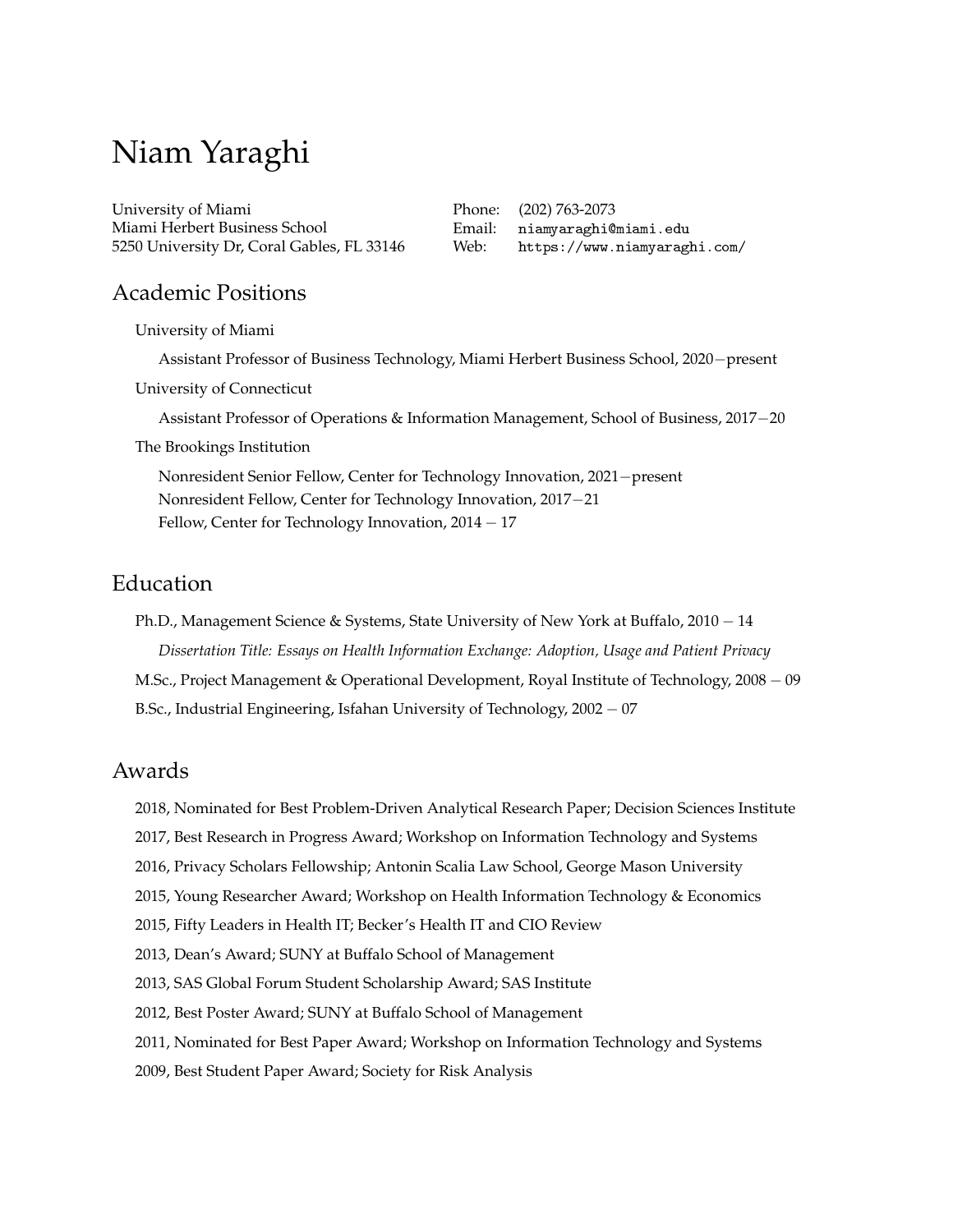# Research Grants *(total: \$419,284)*

2021, University of Miami, Provost's Research Award; \$16,500

*Preventing the Mass Exodus, Examining the Turnover Among Nursing Homes' Staff*

2016, California Health Care Foundation; \$95,000

*Examining the Effects of HIPAA Omnibus Rules on Reducing Privacy Breaches among Business Associates*

2016, David M. Rubenstein Grant; \$95,000

*(How) Should We Regulate Uber? Analysis of the Regulatory Aspects of Ride Sharing Services in India*

2016, National Institute for Health Care Management Foundation; \$60,712

*An Empirical Investigation on Potential Manipulation in Nursing Homes' Rating System*

2015, California Health Care Foundation; \$128,072

*Documenting the Lessons Learned from Recent Privacy Breaches in Health Care Sector*

2014, Department of Health and Human Services (subcontract form MITRE Corporation); \$24,000

*Development of ONC Health IT Policy & Business Framework*

# Publications

## *Articles in Business Journals*

- 1. "Impact of Health Information Exchange Adoption on Referral Patterns", forthcoming at *Management Science*, with Eftekhari, S., Gopal, R., Ramesh, R.
- 2. "Influence in Social Media: An Investigation of Tweets Spanning the 2011 Egyptian Social Movement", *MIS Quarterly* 45(3): 1679-1714, 2021, with Venkatesan, S., Valecha, R., Oh, O., Rao, R.
- 3. "Doctor's Orders or Patient's Preferences? Examining the Role of Physicians in Patients' Privacy Decisions on Health Information Exchange Platform", *Journal of the Association for Information Systems* 20(7): 928-952, 2019, with Gopal, R. and Ramesh, R.
- 4. "Winning at All Costs: Analysis of Inflation in Nursing Homes' Rating System", *Production & Operations Management* 27(2): 215-233, 2018, with Han, X. and Gopal, R.
- 5. "Health Information Exchange as a Multi-Sided Platform: Adoption, Usage and Practice Involvement in Service Co-Production", *Information Systems Research* 26(1): 1–18, 2015, with Du, A., Sharman, R., Gopal, R., Ramesh, R.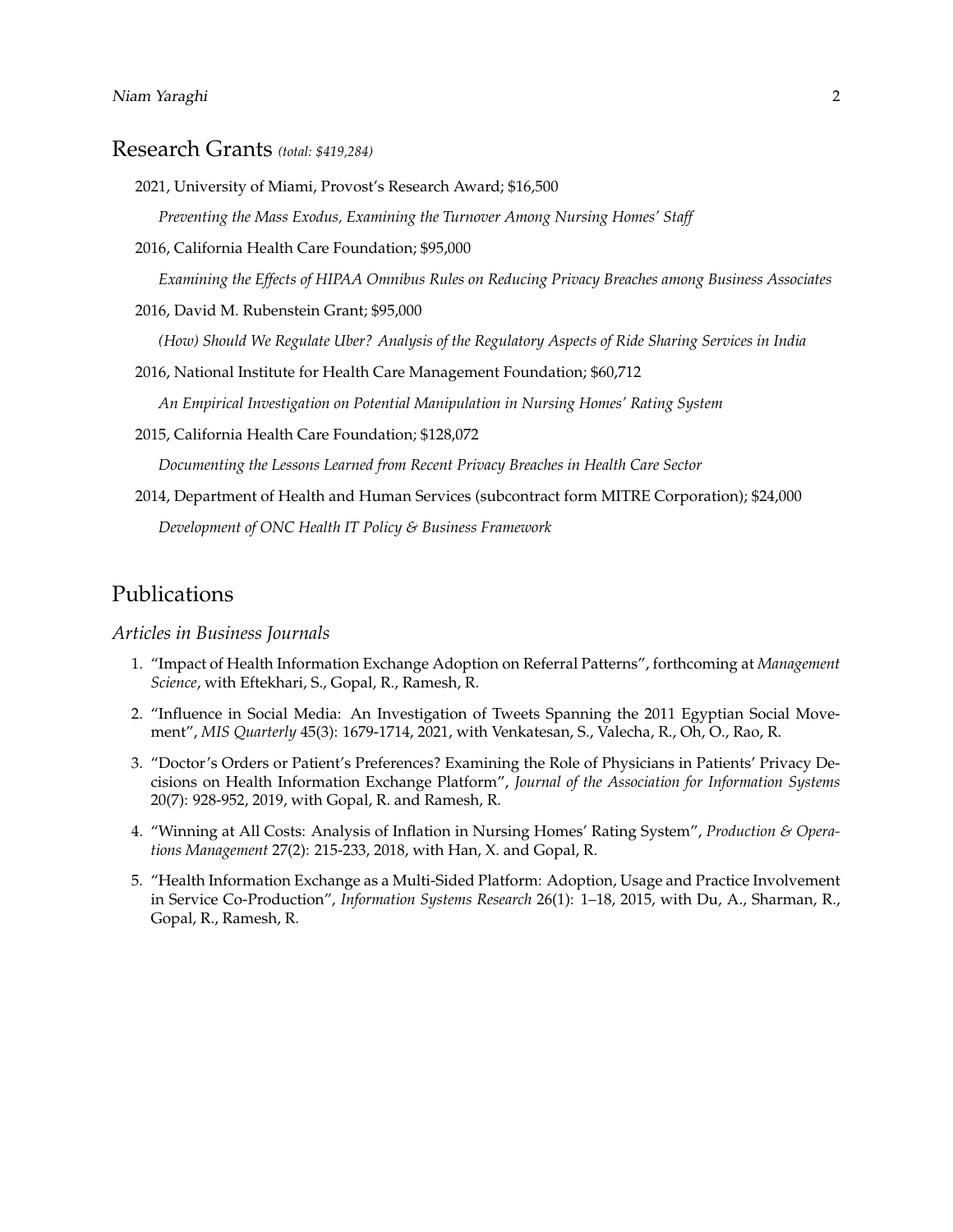## *Articles in Health Policy & Informatics Journals*

- 6. "Dark Clouds and Silver Linings: Impact of COVID-19 on Internet Users' Privacy", *Journal of the American Medical Informatics Association Open* 4(4): 1–6, 2021, with Gopal, R., Hidaji, H., Patterson, R.
- 7. "Compress the Curve: A Cross Sectional Study of Variations in COVID-19 Infections Across California Nursing Homes", *BMJ Open*, 11:e042804, 2021, with Goapl, R. and Han, X.
- 8. "(How) Did Attack Advertisements Increase Affordable Care Act Enrollments?", *PLoS ONE*, 15(2): e0228185, 2020, with West, D,. Gopal, R., Ramesh, R.
- 9. "The Role of HIPAA Omnibus Rules in Reducing the Frequency of Medical Data Breaches: Insights from an Empirical Study", *Milbank Quarterly* 96(1): 144-166, 2018, with Gopal, R.
- 10. "How Online Quality Ratings Influence Patients' Choice of Medical Providers: A Controlled Experimental Survey Study", *Journal of Medical Internet Research* 20(3): e99, 2018, with Gao, G. and Agarwal, R.
- 11. "An Empirical Analysis of the Financial Benefits of Health Information Exchange in Emergency Departments", *Journal of the American Medical Informatics Association* 22(6): 1169–1172, 2015.
- 12. "Drivers of Information Disclosure on Health Information Exchange Platforms: Insights from an Exploratory Empirical Study", *Journal of the American Medical Informatics Association* 22(6): 1183-1186, 2015, with Sharman, R., Gopal, R., Ramesh, R., Singh, R.
- 13. "Professional and Geographical Network Effects on Healthcare Information Exchange Growth: Does Proximity Really Matter?", *Journal of the American Medical Informatics Association* 21(4): 671–678, 2014, with Du, A., Sharman, R., Gopal, R., Ramesh, R., Singh, R., Singh, G.

## *Articles in Computing & Engineering Journals*

- 14. "Catching Them Red-handed: Optimizing the Nursing Homes' Rating System", *ACM Transactions on Management Information Systems*, 10(2): 7,2019, with Han, X. and Gopal, R.
- 15. "Do Health Information Exchanges Deter Repetition of Medical Services?", *ACM Transactions on Management Information Systems* 8(1): 2, 2017, with Eftekhari, S., Singh, R., Gopal, R., Ramesh, R.
- 16. "Comparison of AHP and Monte Carlo AHP Under Different Levels of Uncertainty", *IEEE Transactions on Engineering Management* 62(1): 122–132, 2015, with Tabesh, P., Guan, P., Zhuang, J.
- 17. "Network Effects in Health Information Exchange Growth", *ACM Transactions on Management Information Systems* 4(1): 1, 2013, with Du, A., Sharman, R., Gopal, R., Ramesh, R.

#### *Policy Reports*

- 1. "How HIPAA omnibus rules effectively reduced the number of data breaches among health care providers' business associates", *The Brookings Institution*, March 2018, with Gopal, R.
- 2. "(How) Should We Regulate Uber? Analysis of the Regulatory Aspects of Ride Sharing Services in India", *The Brookings Institution*, December 2016, with Ravi, S.
- 3. "Five-star Ratings for Sub-par Service: Evidence of Inflation in Nursing Home Ratings", *The Brookings Institution*, December 2016, with Han, X., Gopal, R.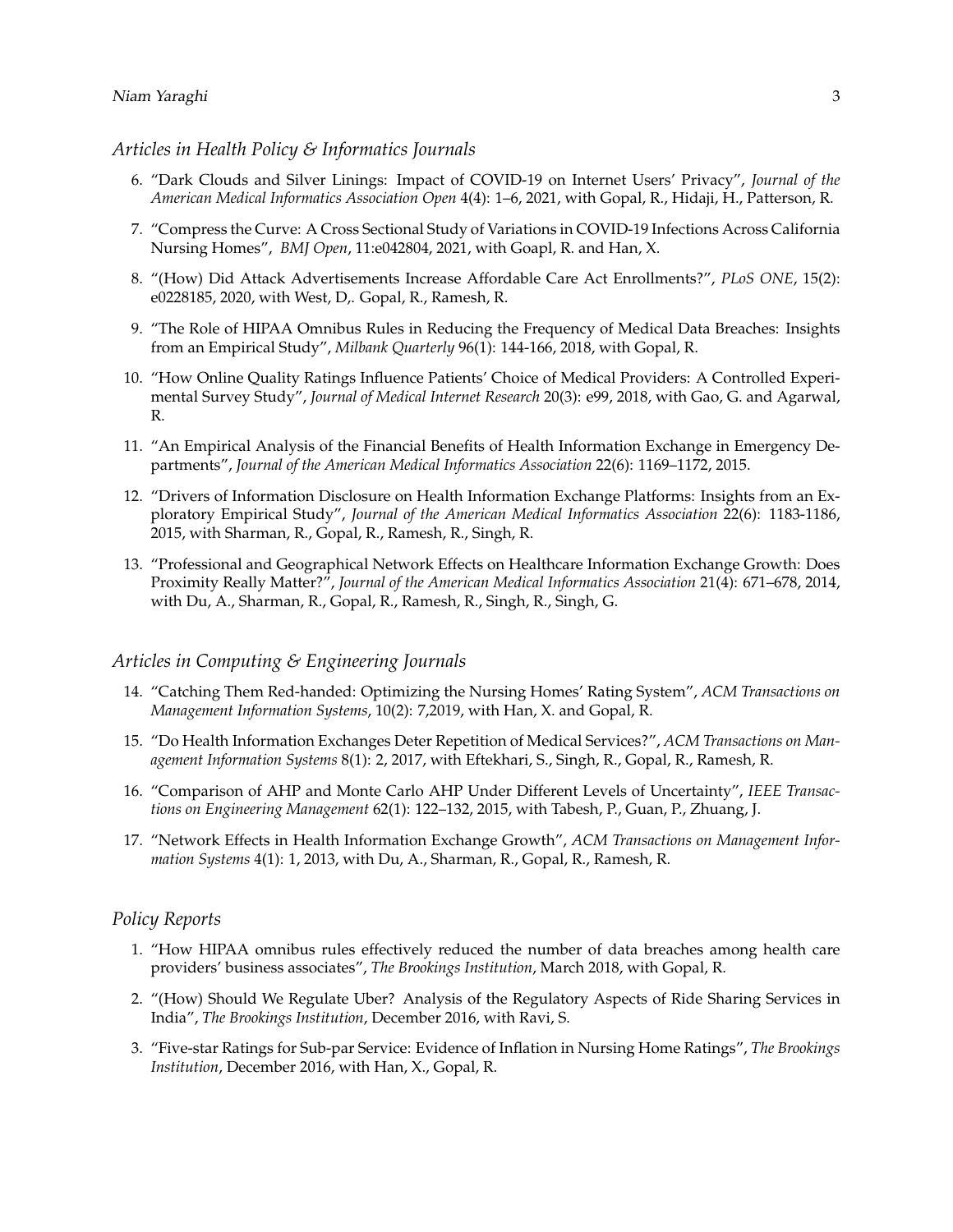- 4. "Hackers, Phishers, and Disappearing Thumb Drives: Lessons Learned from Major Health Care Data Breaches", *The Brookings Institution*, May 2016.
- 5. "Benefits of Health Information Exchange Platforms: Measuring the Returns on a Half a Billion Dollar Investment", *The Brookings Institution*, May 2015.
- 6. "A Sustainable Business Model for Health Information Exchange Platforms: The Solution to Interoperability in Health Care IT", *The Brookings Institution*, January 2015.
- 7. "The Emerging Revolution in Healthcare", *The Brookings Institution*, August 2014, with West, D.

# Presentations

#### *Academic Conferences*

- 1. "Economics of Data Protection Policies", *International Conference on Information Systems (ICIS)*, December 2020, with Gopal, R., Hidaji, H., Kutlu, S., Patterson, R.A.
- 2. "Consideration Set-induced Utility Choice Model for Physicians' Referral Decisions", *Conference on Information Systems Technology (CIST)*, November 2020, with Eftekhari, S., Gopal, R., Ramesh, R.
- 3. "Modeling Government Policy for Protecting User Privacy on Healthcare Websites", *Conference on Health IT and Analytics (CHITA)*, Washington, D.C, November 2019, with Gopal, R., Hidaji, H., Kutlu, S., Patterson, R.A.
- 4. "Modeling Government Policy for Protecting User Privacy on Healthcare Websites", *INFORMS Healthcare Conference*, Boston, MA, July 2019, with Gopal, R., Hidaji, H., Kutlu, S., Patterson, R.A.
- 5. "User Information Sharing on Healthcare Websites", *Annual ISMS Marketing Science Conference*, Roma, Italy, June 2019, with Gopal, R., Hidaji, H., Kutlu, S., Patterson, R.A.
- 6. "Utility Maximization in Physicians' Referral Networks: Model and Methodology", *Workshop on Information Technologies & Systems (WITS)*, San Francisco, CA, December 2018, with Eftekhari, S., Gopal, R., Ramesh, R.
- 7. "The Interlinked Effects of Health Information Exchange (HIE) Adoption and Physician Referrals: An Empirical Analysis", *Conference on Information Systems & Technology (CIST)*, Phoenix, AZ, November 2018, with Eftekhari, S., Gopal, R., Ramesh, R.
- 8. "The Impact of Nursing Home IoT Adoption and Rating System Inflation Control", *Decision Sciences Institute Annual Meeting*, Chicago, IL, October 2018, with Han, X., Gopal, R. **(Nominated for the best problem-driven analytical research award)**
- 9. "A Framework of a Multi-utility Driven Referral Decision Support System", *Conference on Health IT and Analytics (CHITA)*, Washington, D.C, October 2018, with Eftekhari, S., Gopal, R., Ramesh, R.
- 10. "Optimizing the Nursing Homes' Rating System", *Workshop on Information Technologies & Systems (WITS)*, Seoul, Korea, December 2017, with Han, X., Gopal, R.
- 11. "Designing Incentive-Pricing Mechanisms to Promote Health Information Exchange", *Workshop on Information Technologies & Systems (WITS)*, Seoul, Korea, December 2017, with Eftekhari, S., Gopal, R., Ramesh, R. **(Received the best research in progress award)**
- 12. "Audit or Subsidize? The Impact of IoT Adoption on Nursing Home Rating System", *Workshop on Information Systems and Economics (WISE)*, Seoul, Korea, December 2017, with Han, X., Gopal, R.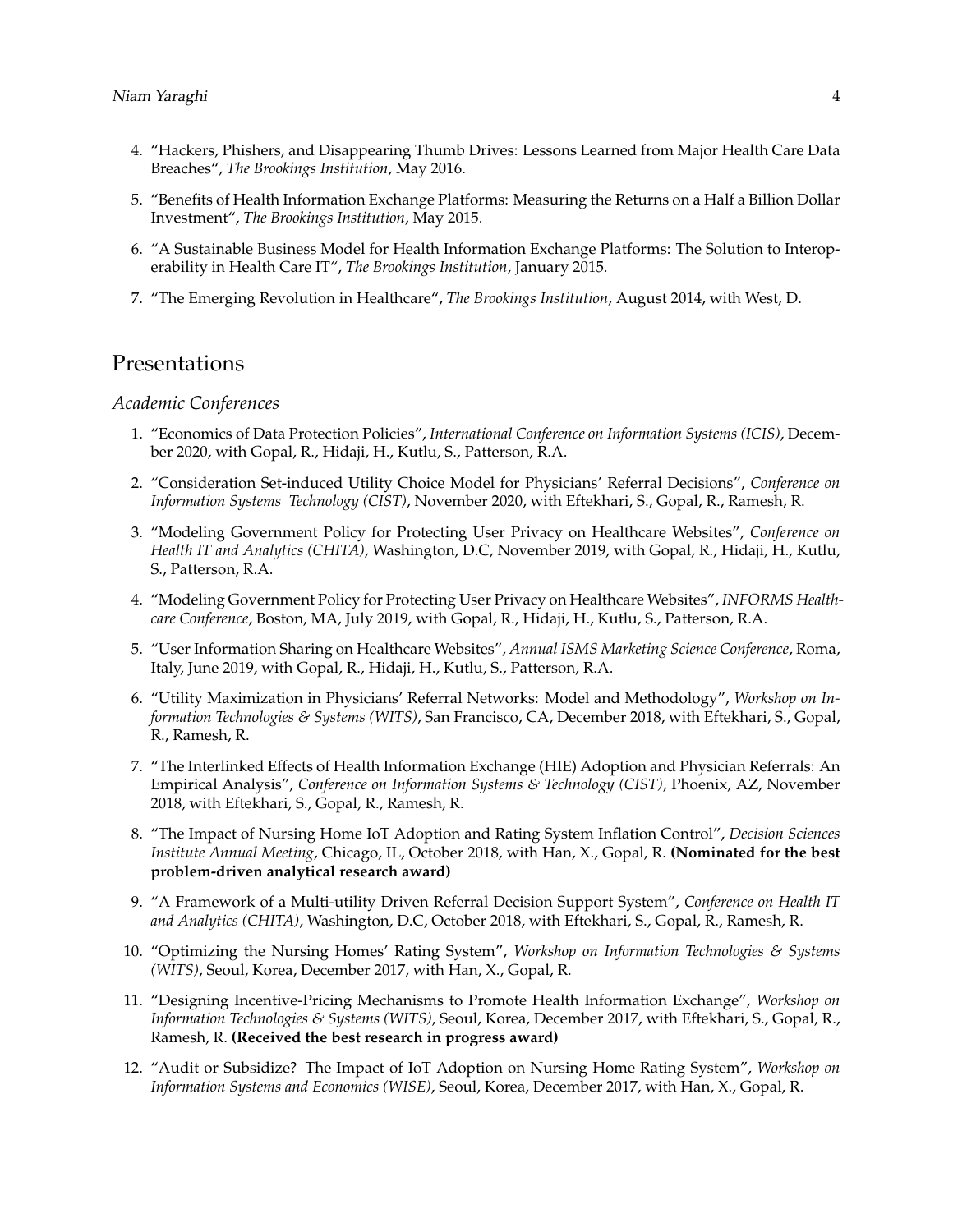- 13. "Non-Clinical Ratings Provided by Commercial Websites and Clinical Ratings Provided by the Government are Equally Important for Online Users: A Controlled Experimental Survey Study", *Conference on Health IT and Analytics (CHITA)*, Washington, D.C, November 2017, with Wang, W., Gao, G., Agarwal, R.
- 14. "Participation in Health Information Exchanges and Physicians' Referral Patterns: Are they Mutually Reinforcing?", *Conference on Health IT and Analytics (CHITA)*, Washington, D.C, November 2017, with Eftekhari, S., Gopal, R., Ramesh, R.
- 15. "Audit or Subsidize? The Impact of IoT Adoption on Nursing Homes' Rating System", *Conference on Health IT and Analytics (CHITA)*, Washington, D.C, November 2017, with Han, X., Gopal, R.
- 16. "Co-evolution of Health Information Exchange Adoption and Physicians' Referral Networks: A Stochastic Actor-Oriented Paradigm", *Conference on Information Systems & Technology (CIST)*, Houston, TX, October 2017, with Eftekhari, S., Gopal, R., Ramesh, R.
- 17. "Participation in Health Information Exchanges and Physicians' Referral Patterns: Are they Mutually Reinforcing?",*Symposium on Data Science for Healthcare (DaSH)*, Ridgefield, CT, October 2017, with Eftekhari, S., Gopal, R., Ramesh, R.
- 18. "Does Health Information Exchange impact Physicians' Referral Patterns?", *Secure Knowledge Management Workshop*, Tampa, FL, October 2017, with Eftekhari, S., Gopal, R., Ramesh, R.
- 19. "Catching Them Red-handed: Optimizing the Nursing Homes' Rating System", *Workshop on Information Technologies & Systems (WITS)*, Dublin, Ireland, December 2016, with Han, X., Gopal, R.
- 20. "Drivers and Processes of Patients' Privacy Decisions on Health Information Exchange Platforms", *Workshop on Information Technologies & Systems (WITS)*, Dublin, Ireland, December 2016, with Gopal, R., Ramesh, R.
- 21. "Catching Them Red-handed: Optimizing the Nursing Homes' Rating System", *Conference on Information Systems & Technology (CIST)*, Nashville, TN, November 2016, with Han, X., Gopal, R.
- 22. "Do Health Information Exchanges Deter Repetition of Medical Services?", *Workshop on Health Information Technology & Economics (WHITE)*, Washington, DC, October 2016, with Eftekhari, S., Singh, R., Gopal, R., Ramesh, R.
- 23. "Catching Them Red-handed: Optimizing the Nursing Homes' Rating System", *Workshop on Health Information Technology & Economics (WHITE)*, Washington, DC, October 2016, with Han, X., Gopal, R.
- 24. "A Graph-Based Model for Improving the Audit Process of a Nursing Home Rating System", *Production & Operations Management Society Annual Conference (POMS)*, Orlando, FL, May 2016, with Han, X., Gopal, R.
- 25. "An Empirical Investigation on the Prevalence of Manipulation in Nursing Homes' Rating System", *Conference on Information Systems & Technology (CIST)*, Philadelphia, PA, November 2015, with Han, X., Gopal, R.
- 26. "An Empirical Investigation on the Prevalence of Manipulation in Nursing Homes' Rating System", *Patient-Centric Healthcare Management in the Age of Analytics (Kelly School of Business)*, Bloomington, IN, October 2015, with Han, X., Gopal, R.
- 27. "An Empirical Analysis of the Financial Benefits of Health Information Exchange in Emergency Departments", *Workshop on Health Information Technology & Economics (WHITE)*, Washington, DC, October 2015. (**Received the young researcher award**)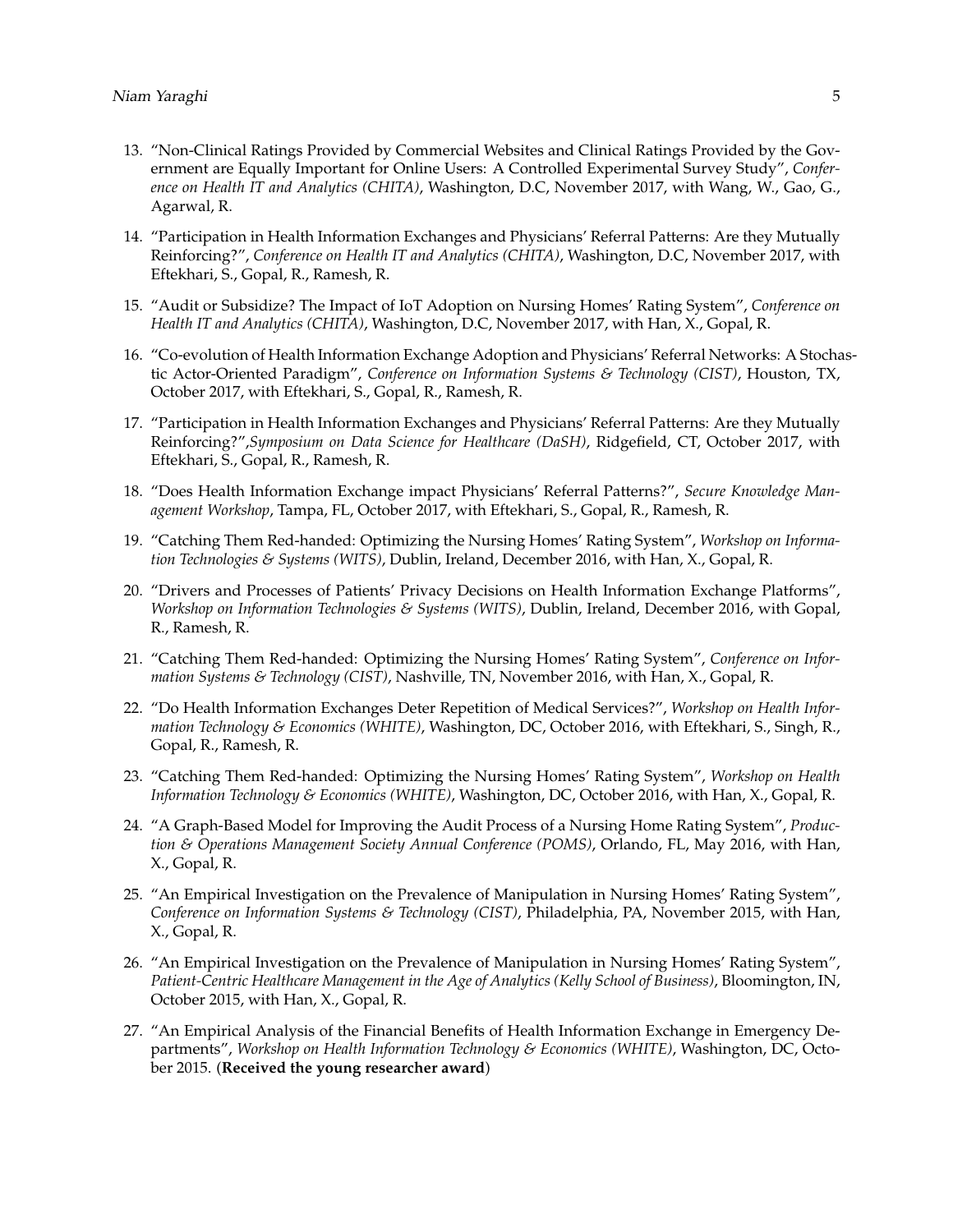- 28. "An Empirical Analysis of the Financial Benefits of Health Information Exchange in Emergency Departments", *INFORMS Healthcare*, Nashville, TN, July 2015.
- 29. "Disclosure of Medical History on Health Information Exchange Platforms: Rational Drivers, Psychological Cues and Environmental Effects", *Conference on Information Systems & Technology (CIST)*, San Francisco, CA, November 2014, with Sharman, R., Gopal, R., Ramesh, R.
- 30. "Drivers and Deterrents of Affordable Care Act Enrollment: A State Level Analysis", *Workshop on Health Information Technology & Economics (WHITE)* Washington, DC, October 2014, with West, D., Gopal, R., Ramesh, R.
- 31. "Health Information Exchange as a Multi-sided Platform: Adoption, Usage and Practice Involvement in Service Co-production", *Workshop on Health Information Technology & Economics (WHITE)*, Washington, DC, November 2013, with Du, A., Sharman, R., Gopal, R., Ramesh, R.
- 32. "Consenting Adults: Why Do Patients Disclose Their Medical History on Health Information Exchange Platforms?", *Conference on Information Systems & Technology (CIST)*, Minneapolis, MN, October 2013, with Du, A., Sharman, R., Gopal, R., Ramesh, R.
- 33. "Modeling Practice Efficiencies in Healthcare Information Exchanges and Implications for HIE Network Growth", *Workshop on Information Technologies & Systems (WITS)*, Orlando, FL, December 2012, with Du, A., Sharman, R., Gopal, R., Ramesh, R.
- 34. "Professional and Geographical Network Effects on HIE growth", *Workshop on Health Information Technology & Economics (WHITE)*, Washington, DC, October 2012, with Du, A., Sharman, R., Gopal, R., Ramesh, R., Singh, R.
- 35. "Interlinked Network Effects in Healthcare Information Exchange Growth", *Workshop on Information Technologies & Systems (WITS)*, Shanghai, China, December 2011, with Du, A., Sharman, R., Gopal, R., Ramesh, R. (**Nominated for the best paper award**)
- 36. "Investigating the Role of Twitter Services in the Egyptian Social Movement", *Workshop on Information in Networks (WIN)*, New York, NY, September 2012, with Venkatesan, S., Oh, O., Rao, R.
- 37. "Clustering Physicians Based on Professional Proximity Using SAS," *SAS Global Forum*, Orlando, FL, April 2012, with Du, A., Sharman, R. Gopal, R., Ramesh, R., Singh, R., Singh, G.
- 38. "Mining and Merging DATAMONITOR and WRDS Databases with SAS", *SAS Global Forum*, Orlando, FL, April 2012, with Kishore, R., Chen, R.
- 39. "Application of Monte Carlo Analytical Hierarchy Process in Prioritizing Electronic Medical Record Success Factors", *Symposium on Healthcare Advancements in Research and Practice (SHARP)*, Moorhead, MN, April 2011, with Sharman, R., Singh, R., Singh, G.
- 40. "A Model For Integrating Quantitative Risk Analysis of Vendor's Environmental Performance Into Supplier Selection Process", *Society for Risk Analysis Annual Meeting*, Baltimore, MD, December 2009, with Hajbagheri, M. **(Received the best student paper award)**
- 41. "A New Approach to Model Cost and Duration of Projects in Stochastic Environments", *Society for Risk Analysis Annual Meeting*, Baltimore, MD, December 2009, with Hajbagheri, M.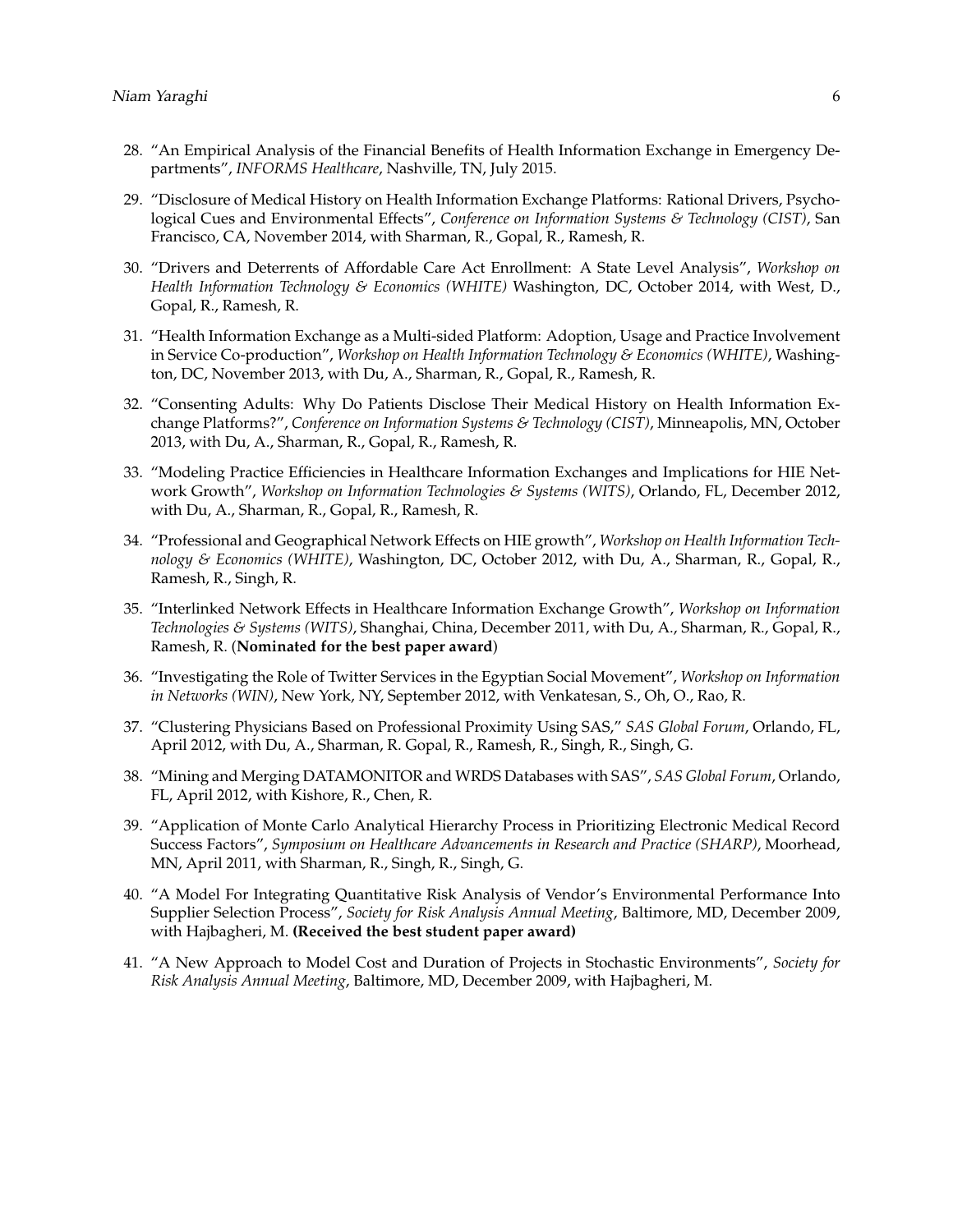## *Policy Forums*

- 1. "The Future of Health Information Exchange in the New Healthcare Market", Strategic Health Information Exchange Collaborative, August 2021
- 2. "COVID-19 and Electronic Health Data", Silicon Flatirons at the University of Colorado Boulder, August 2020, with Konnoth, K., Goodman, A., Hain, S.
- 3. "Fighting Vaccine Misinfomration Online", National Vaccine Advisory Committee, January 2020, with Culbertson, L., Rutschman, A.
- 4. "Technology Policy and the Trump Administration", The Brookings Institution, December 2016, with West, D., Hennessey, S., Turner-Lee, N.
- 5. "Evaluating and Improving the Nursing Home Ratings System", The Brookings Institution, December 2016, with Edelman, T.
- 6. "Peace Through Entrepreneurship? Improving Middle Eastern security by Creating Jobs", The Brookings Institution, September 2016, with Koltai, S., Sonenshine, S., Hume, C.
- 7. "As Health Data Exchanges Grow, What Rights Do Patients Have?", Health Privacy Summit, June 2016, with Bhatal, H., Farmer, R., Serkes, K., Konnoth, C.
- 8. "Outside, In: Unhealthy Hacking: Medical Privacy in the Age of Cyber Attacks", Politico, May 2016, with Chopra, A., Dawson, N.
- 9. "Innovations in Health", University of Chicago, November 2015, with Gilliam, M.
- 10. "Assessing the Affordable Care Act's Efficacy, Implementation, and Policy Implications Five Years Later", The Brookings Institution, April 2015, with Kamarck, E., Patashnik, E.
- 11. "Improving Patient Care through Healthcare Connectivity", The Brookings Institution, October 2014, with West, D., Schwartz, S., Cronin, K., Koslov, T.

## *Invited Talks*

- 1. December 2020, Governance Studies, The Brookings Institution
- 2. October 2020, Adam Smith Society, University of California at Berkeley.
- 3. January 2020, Robinson College of Business, Georgia State University.
- 4. December 2019, Bauer College of Businesses, University of Houston.
- 5. December 2019, Price College of Business, University of Oklahoma.
- 6. November 2019, Lee School of Business, University of Nevada at Las Vegas.
- 7. October 2019, McIntire School of Business, University of Virginia.
- 8. June 2018, National Academy of Medicine's Digital Learning Collaborative.
- 9. March 2018, American College of Cardiology.
- 10. March 2017, Cleveland Health IT Summit.
- 11. January 2017, Smith School of Business, University of Maryland.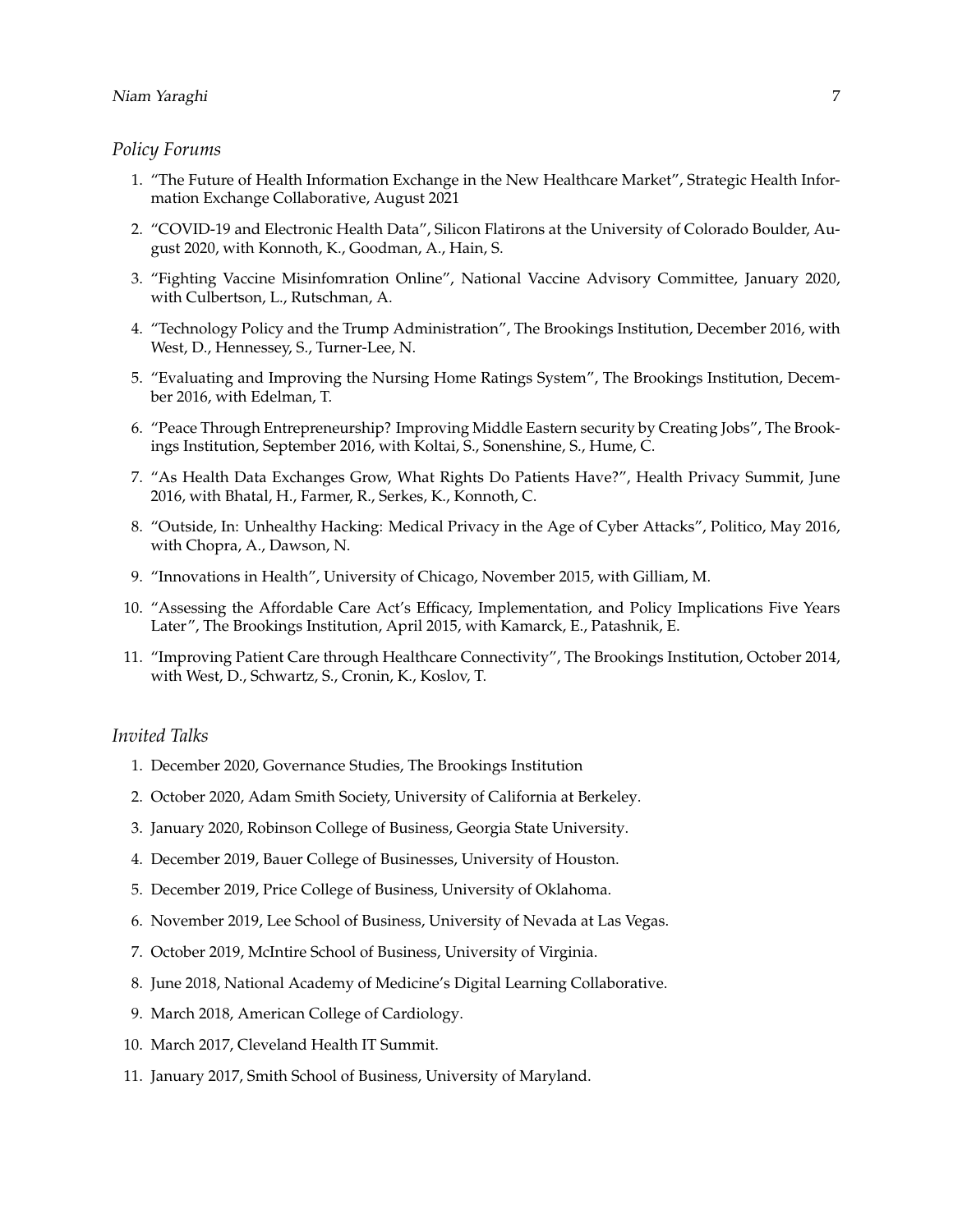- 12. November 2016, eHealth Initiative Executive Roundtable.
- 13. November 2016, Nanyang Business School, Nanyang Technological University.
- 14. November 2016, College of Business, Idaho State University.
- 15. October 2016, Sauder School of Business, University of British Columbia.
- 16. September 2016, RISE West Healthcare Summit.
- 17. June 2016, Virginia Local Government Management Association.
- 18. September 2015, Electronic Health Records Association (EHRA) Government Affairs and Leadership Retreat.
- 19. July 2015, Healthcare Information & Management Systems Society (HIMSS) Government Relations.
- 20. November 2014, Department of Economics, University of Nevada at Las Vegas.
- 21. May 2013, Department of Family Medicine, State University of New York at Buffalo.
- 22. February 2013, Collage of Information Science and Technology, Pennsylvania State University.
- 23. December 2011, Graduate School of Management and Economics, Sharif University of Technology.

# Professional Activities

## *Student Advising*

- 1. Saeede Eftekhari, Dissertation committee member; Graduated in 2019; Assistant Professor at Tulane University
- 2. Xu Han, Dissertation committee member; Graduated in 2019; Assistant Professor at Fordham University

#### *Teaching*

Digital Transformation (Graduate)

Big Data Development (Undergraduate)

Big Data Strategy (Undergraduate)

Fundamentals of Business Technology & Innovation (Undergraduate)

Data Mining & Business Intelligence (Graduate)

Visual Analytics (Graduate)

Survival Analysis Using SAS (Graduate)

## *Reviewing*

Information Systems Research, MIS Quarterly, Management Science, Journal of Management Information Systems, Journal of American Medical Informatics Association (JAMIA), Production & Operations Management, Journal of the Association for Information Systems, Information Systems Frontiers